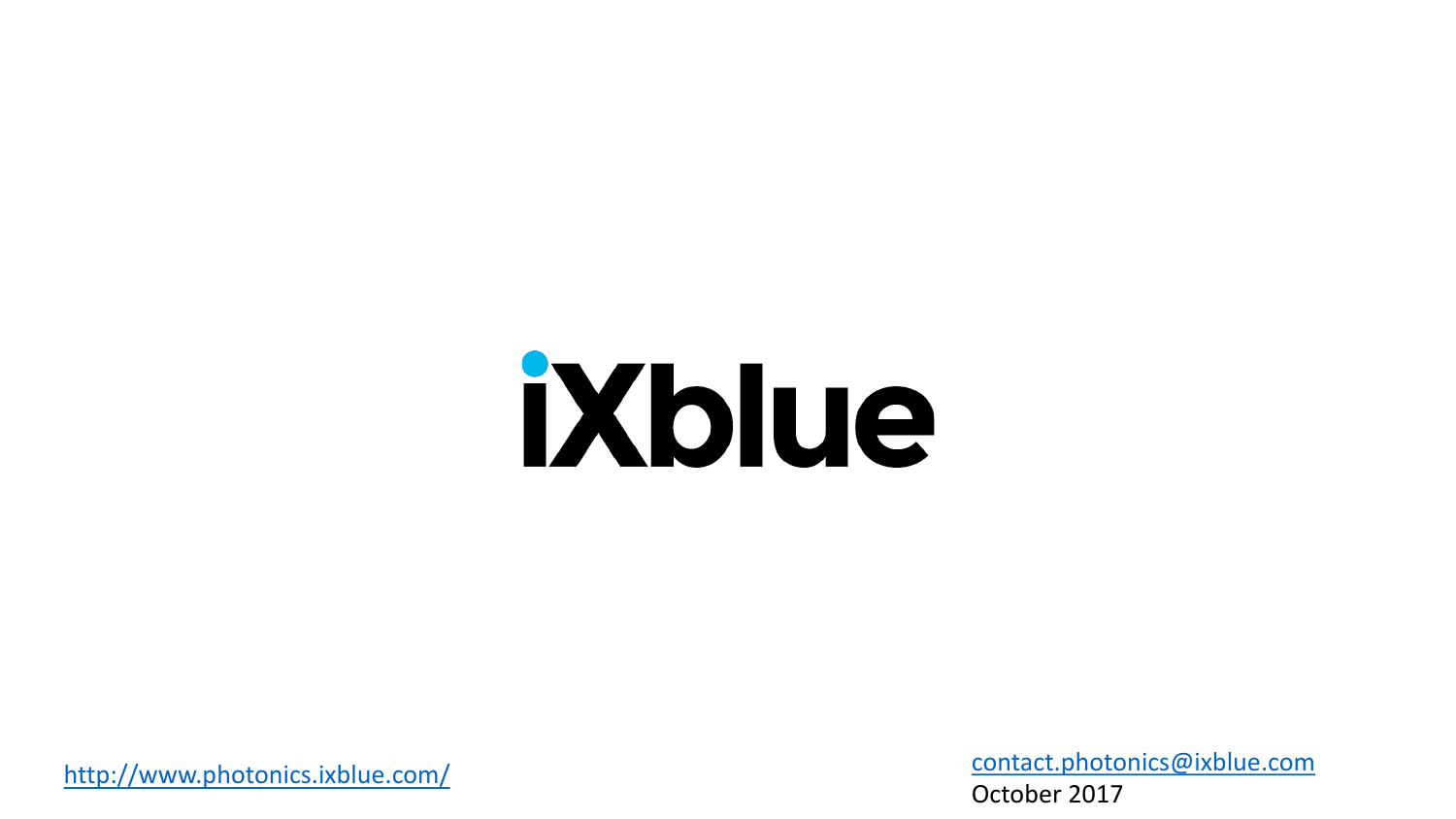

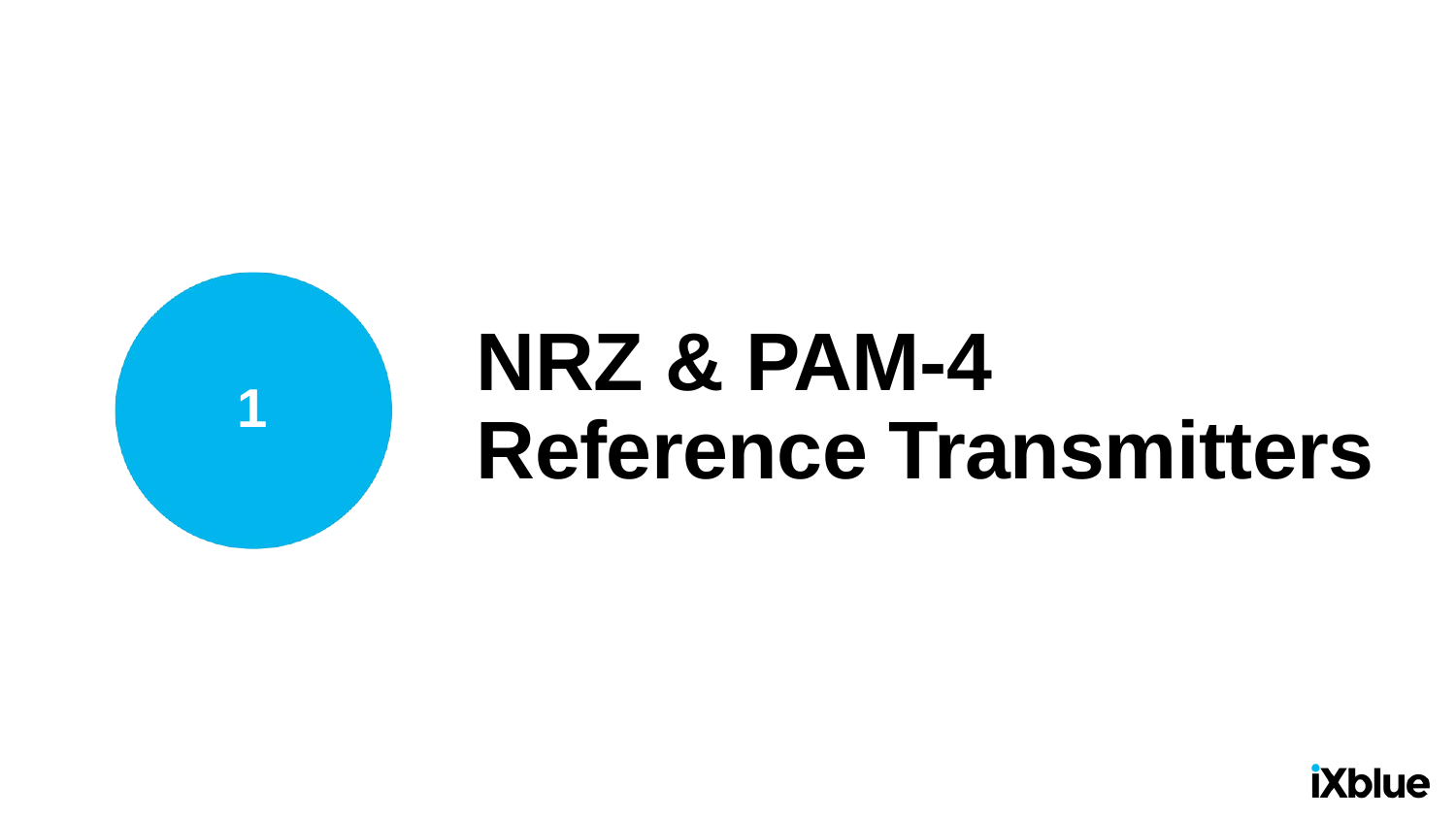

- ModBox-NRZ: 28 Gb/s, 44 Gb/s, 50 Gb/s
- ModBox-PAM4: 28 GBaud
- ModBox-VNA: 40GHz, 65GHz
- Operating optical bands:
	- 850 nm
	- C-Band & 1490 nm
	- Full O-Band (CWDM, LAN-WDM)
	- 1310 nm & 1550 nm

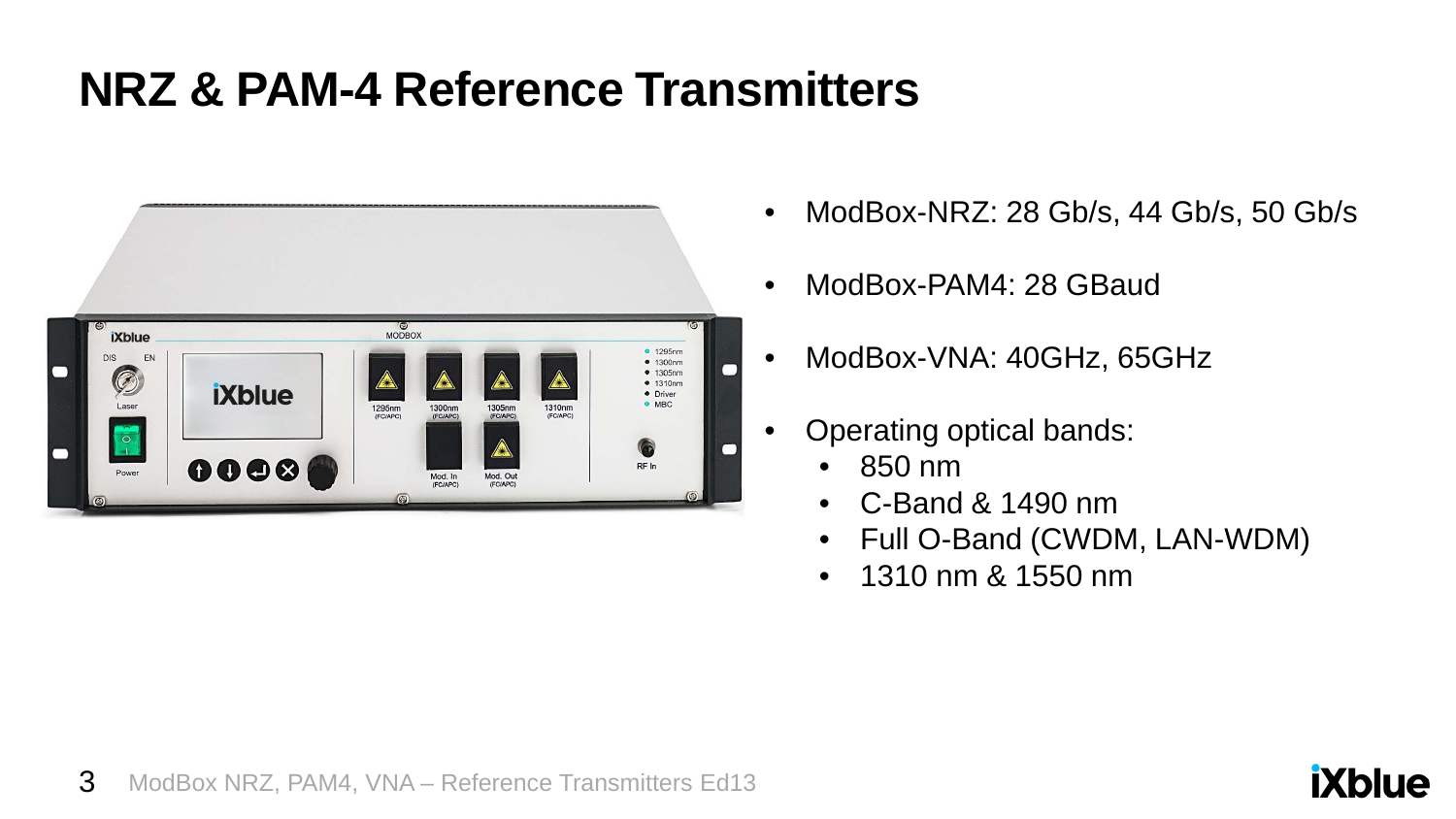- The ModBox Reference Transmitter is a high-quality instrument-grade system
- Repeatable & Reproducible measurements (symmetric Eye, pass the transmitter waveform test)
- Very high quality Eye Diagrams (low jitter, eye shape,..)
- Lane lasers and tunable lasers integration (to ensure OOP and eye shape stability and shape):  $\circ$  ER/LR: O-band (5nm spacing, LANWDM): 1295 nm, 1300 nm, 1305 nm, 1310 nm o ER/LR: O-band (20nm spacing, CWDM): 1271 nm, 1291 nm, 1311 nm, 1331 nm o ER/LR: Tunable C, L lasers, 1490 nm o SR: 850 nm
- Extinction Ratio wide range adjustment

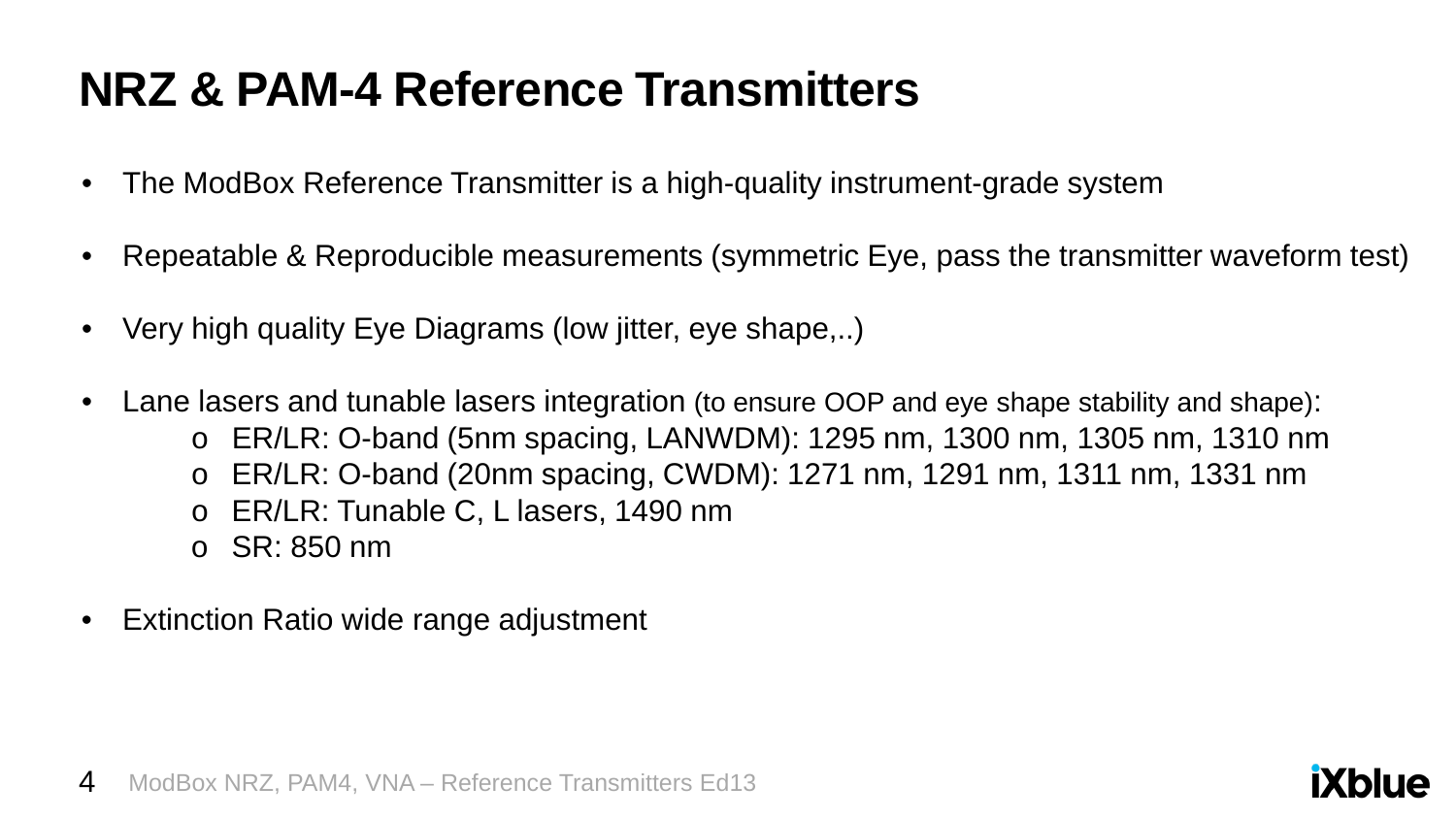**Transmitter and dispersion penalty measurement**



#### 58.7.9.1 Reference transmitter requirements

The reference transmitter is a high-quality instrument-grade device, which can be implemented by a CW laser modulated by a high-performance modulator. It should meet the following basic requirements:

- The rise/fall times should be less than 0.15 UI at 20% to 80%. a)
- The output optical eye is symmetric and with good margin to the eye mask test for the transmitter  $b)$ (PMD) type under test.
- c) In the center 20% region of the eye, the worst-case vertical eye closure penalty, as defined in 58.7.11.2, is less than 0.5 dB.
- Jitter less than 0.20 UI peak-peak. d)
- $RIN_{12}OMA$  should be minimized to less than -120 dB/Hz for 100BASE-X and -125 dB/Hz for e) 1000BASE-X.

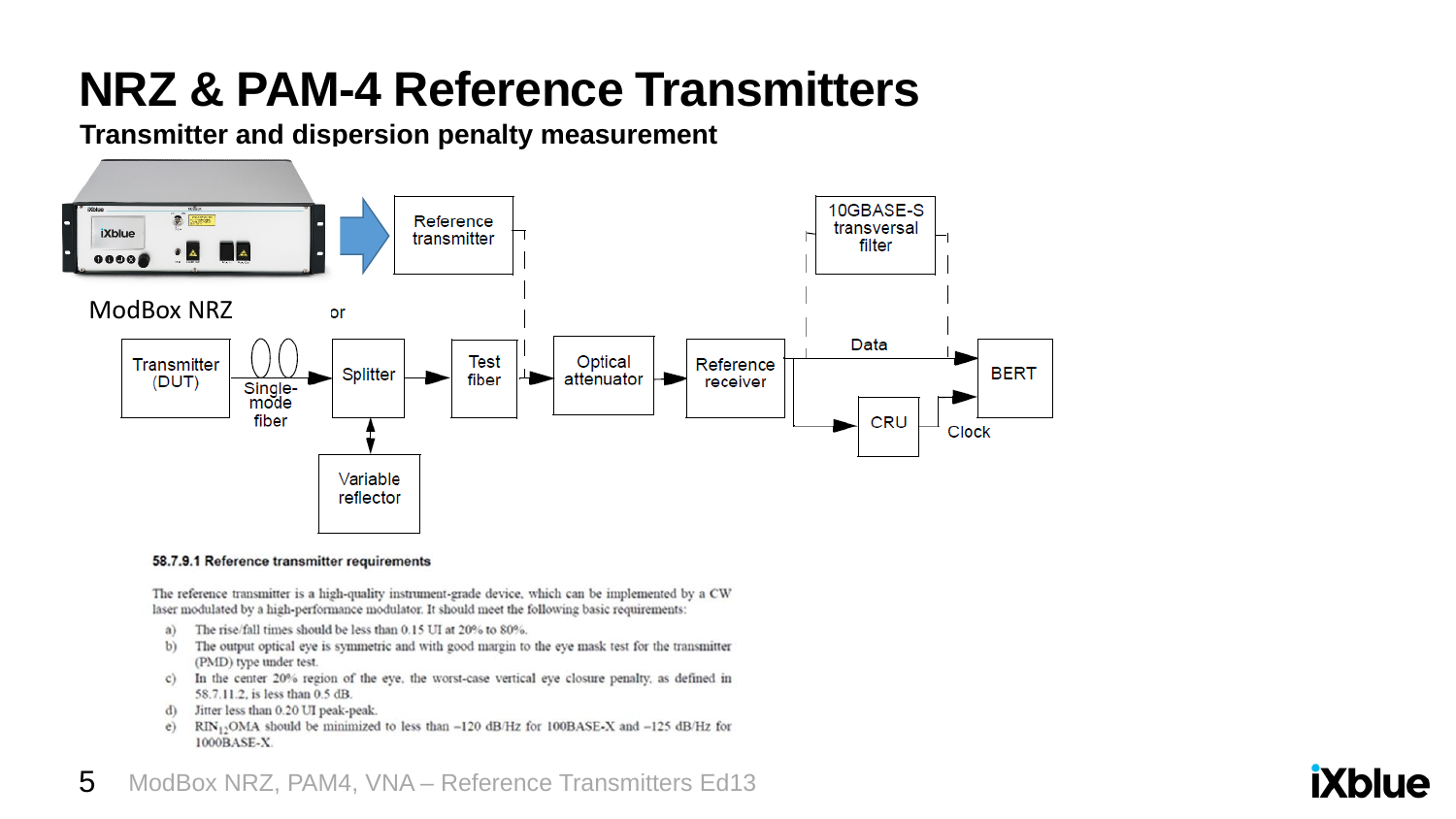

### •**NRZ & PAM-4 Reference Transmitters** Internal set-up

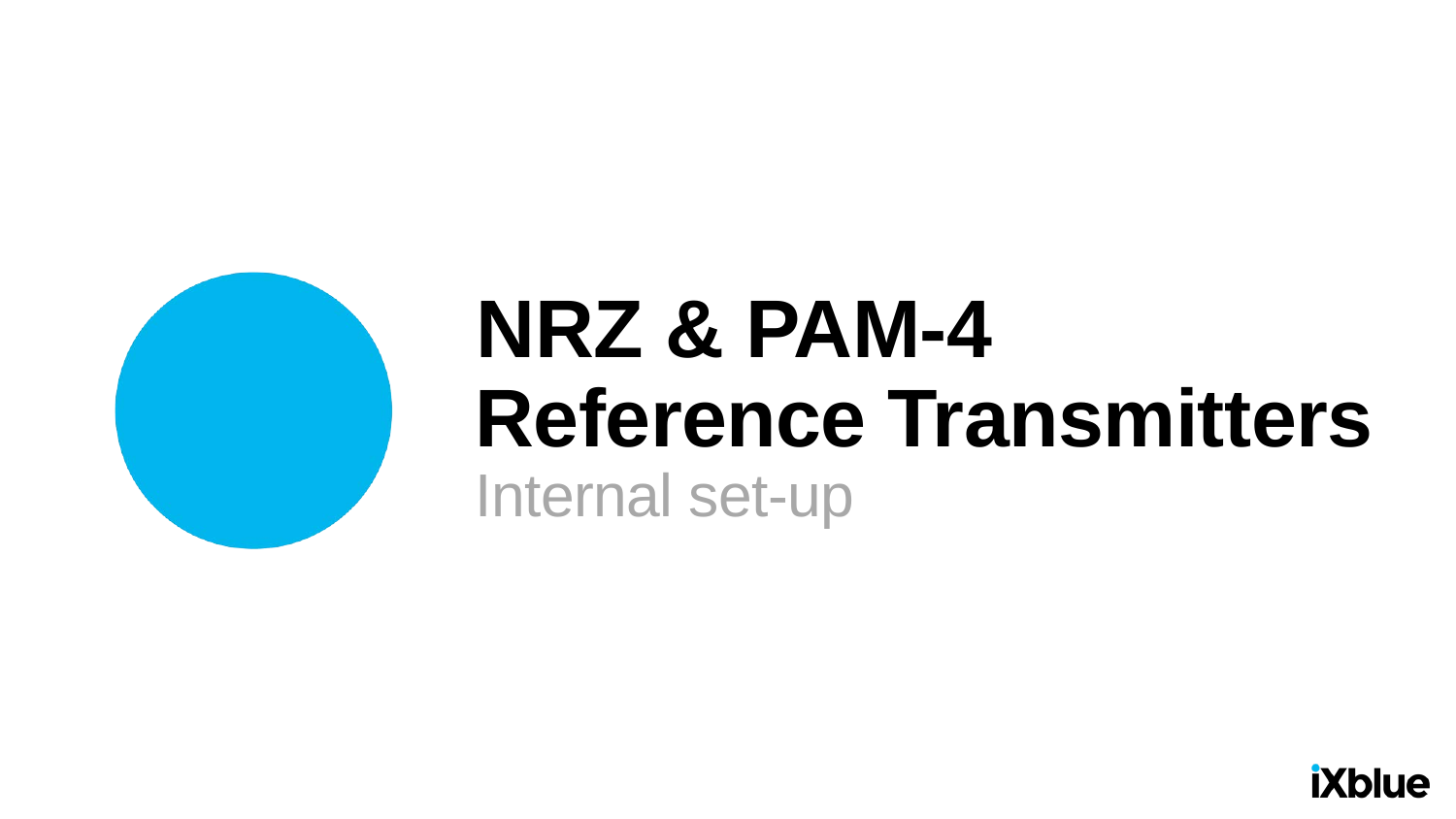#### **NRZ & PAM-4 Reference Transmitters – Internal set-up – I/II**



- External modulation for Zero-Chirp modulation
- High bandwidth Modulator & Driver
- Up to 4 lasers integration

![](_page_6_Figure_5.jpeg)

![](_page_6_Picture_7.jpeg)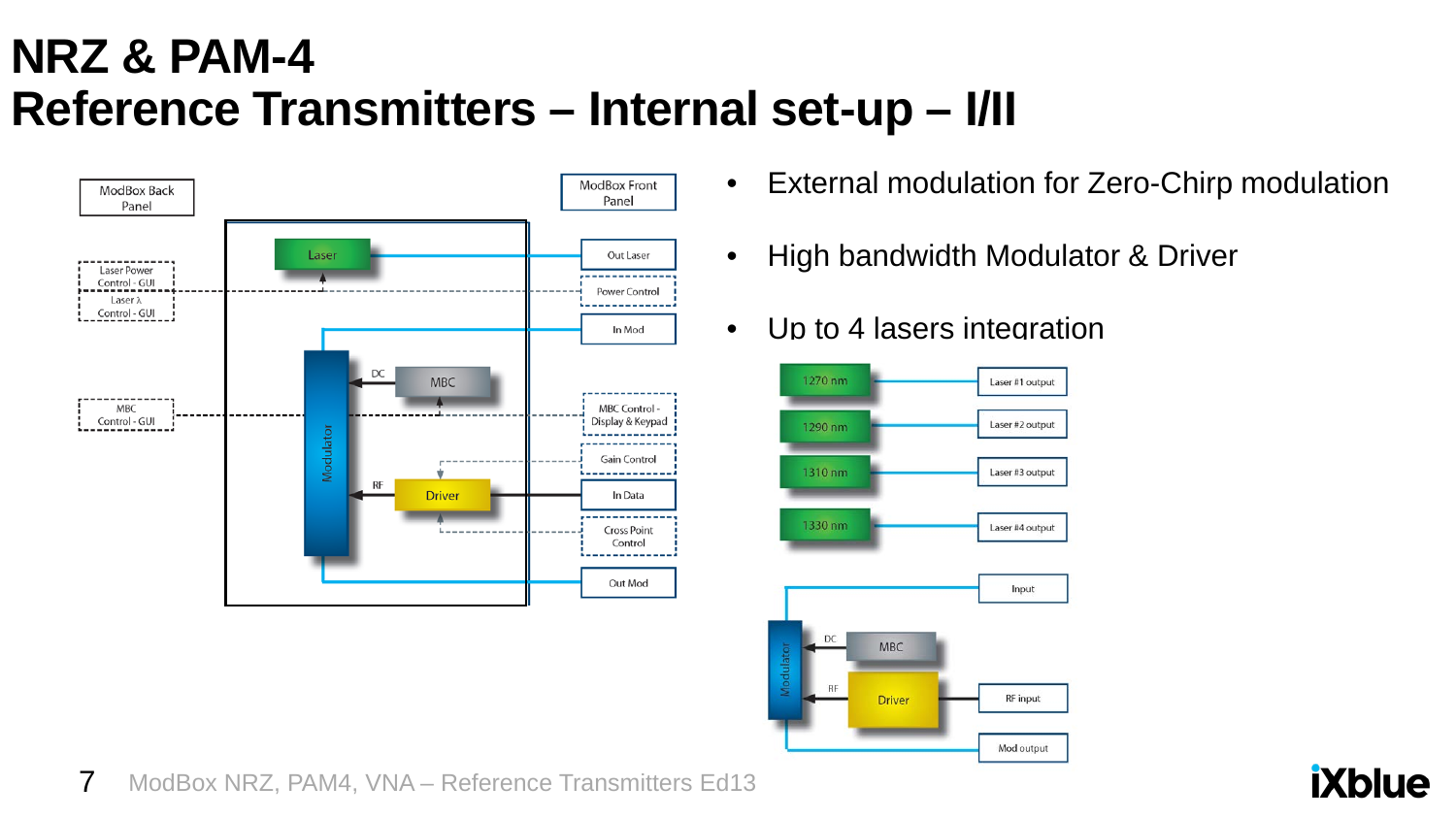#### **NRZ & PAM4 Reference Transmitters – Internal set-up – II/II**

![](_page_7_Figure_1.jpeg)

- External modulation for Zero-Chirp modulation
- High bandwidth Modulator & Driver
- Aggressor source and cross-talk measurement
- Option: optical output multiplexing

![](_page_7_Figure_6.jpeg)

![](_page_7_Picture_8.jpeg)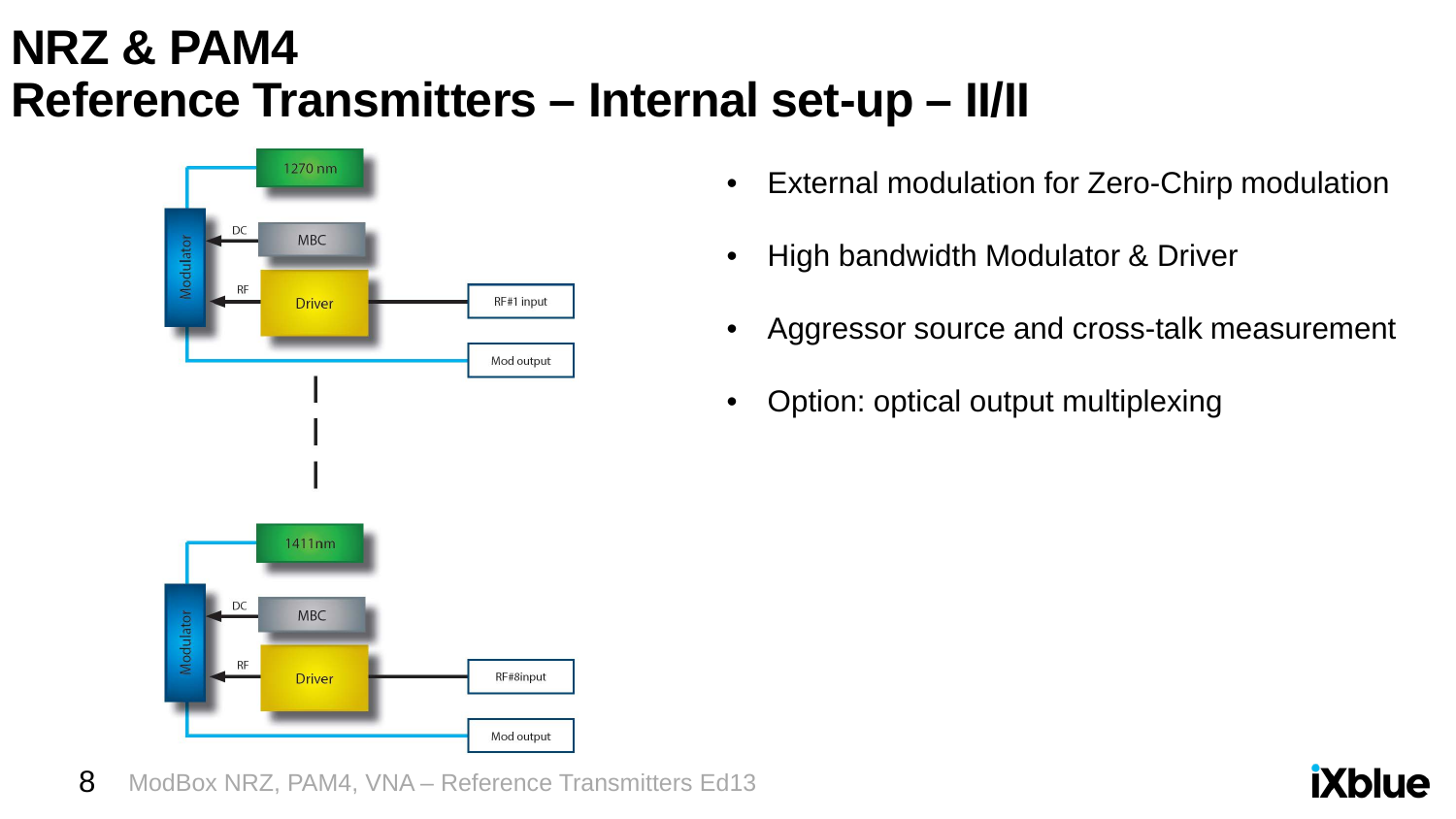![](_page_8_Picture_0.jpeg)

### •**NRZ & PAM-4**  •**Reference Transmitters** The Smart Interface

![](_page_8_Picture_2.jpeg)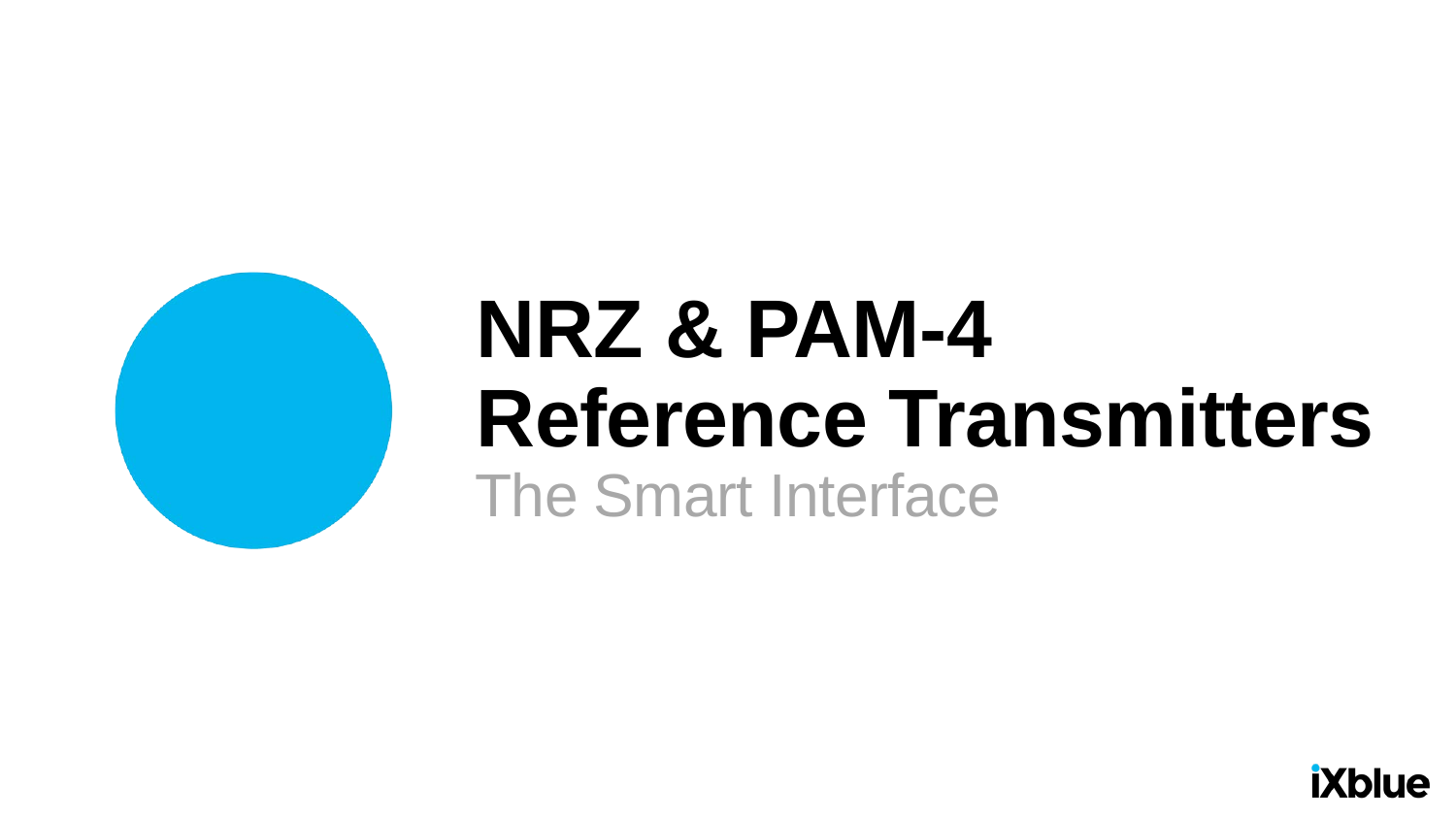### **NRZ & &PAM-4 Reference Transmitters – The Smart Interface**

![](_page_9_Picture_1.jpeg)

Smart large LCD screen

The ModBox SMART digital interface enables system main parameters monitoring and full modulation parameters control including:

- driver's gain and cross point (NRZ ModBox version only),
- ER selection (from 3 dB to 12 dB for NRZ ModBox version only)
- laser power and wavelength adjustments,
- automatic/manual stability selection,
- Impairments controls (Stress-Eye Units),
- Users can also remotely control the unit through proprietary software (USB).

![](_page_9_Picture_11.jpeg)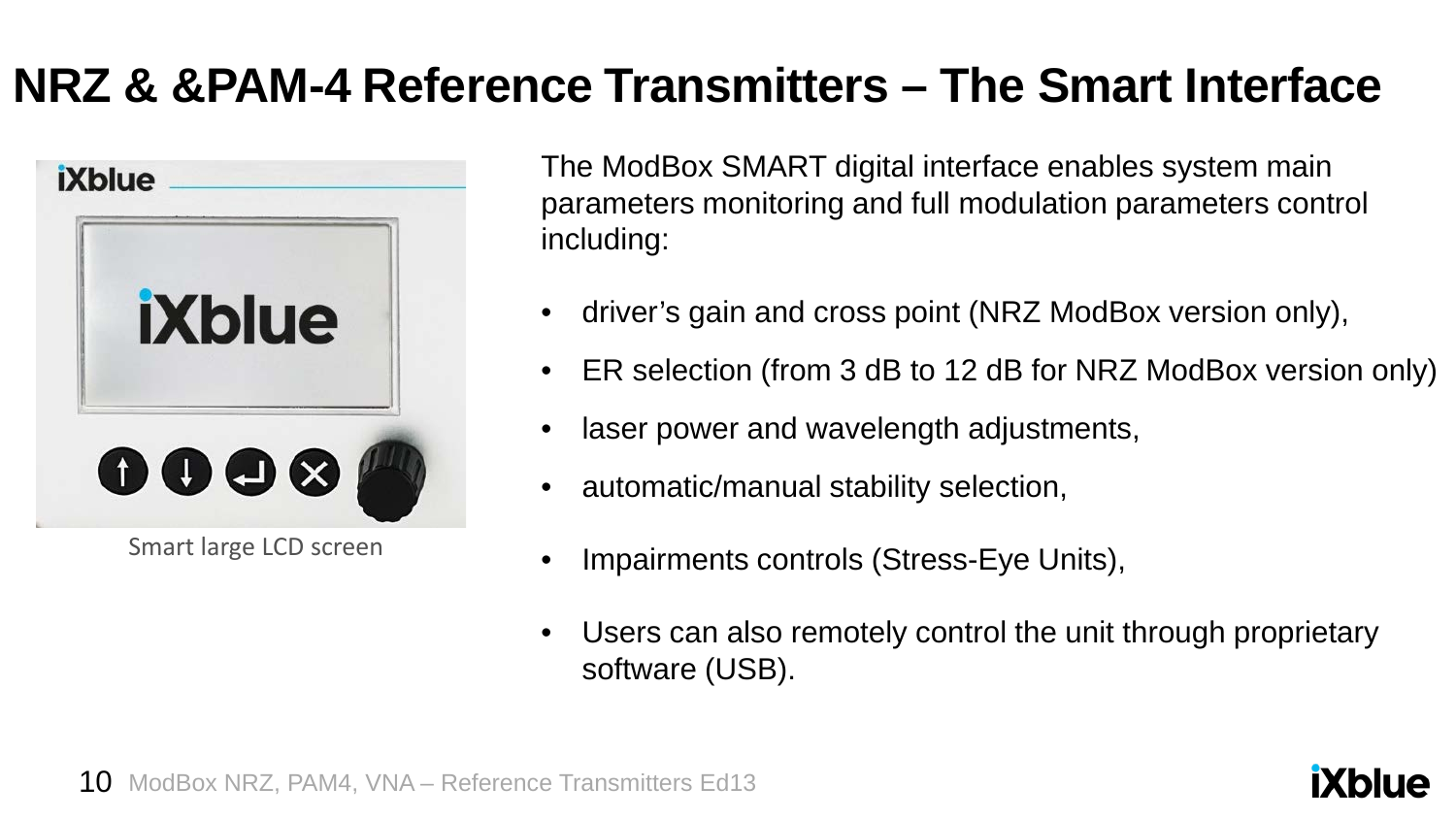![](_page_10_Picture_0.jpeg)

### •**NRZ & PAM-4** •**Reference Transmitters Comparison**

![](_page_10_Picture_2.jpeg)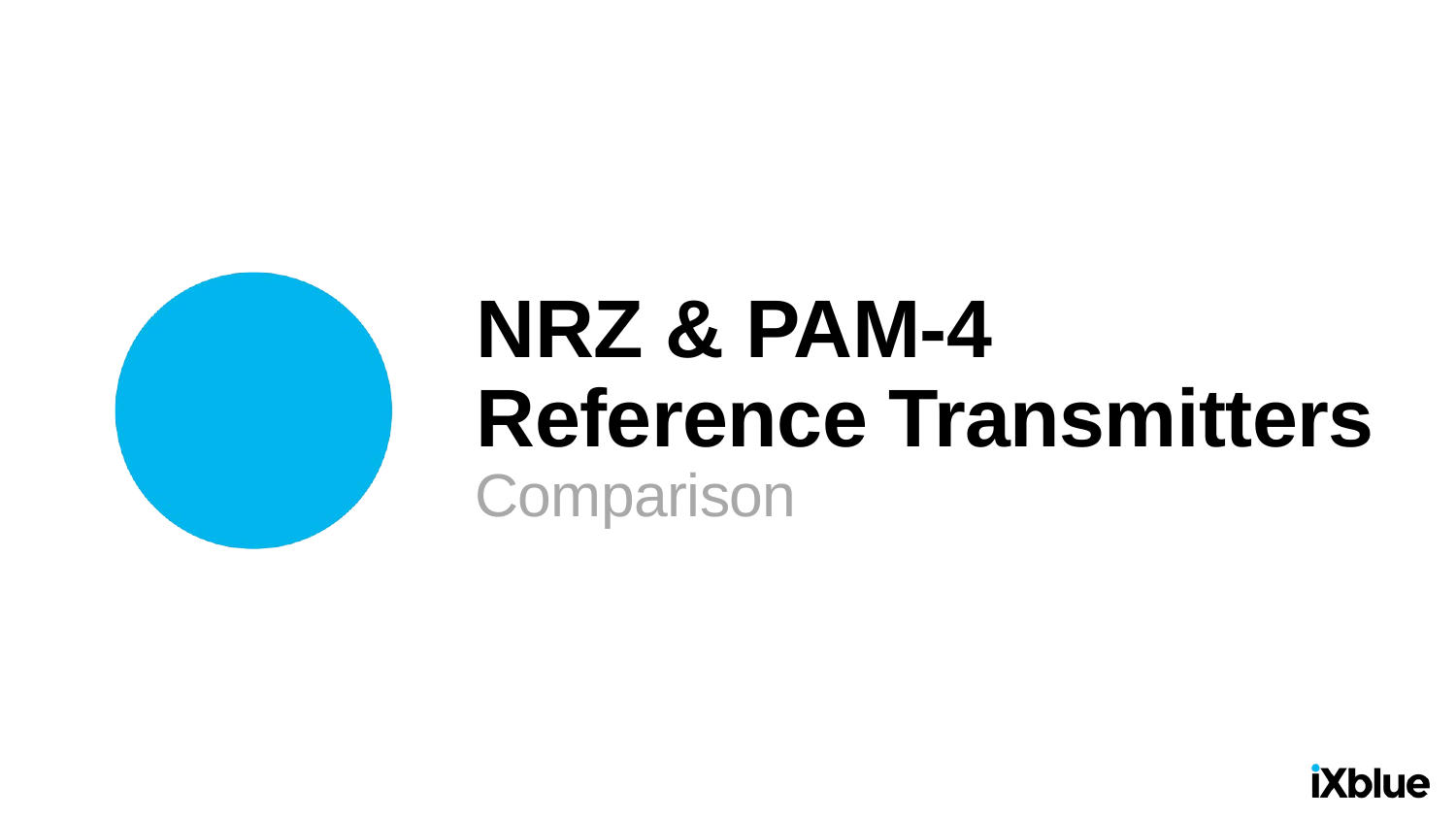| <b>ModBox Type</b>        | <b>Integrated lasers</b>                                                   | <b>Modulation scheme</b> | Data bit-Rate                            | <b>Extinction Ratio</b> | <b>Optical output</b><br>modulated signal |  |  |
|---------------------------|----------------------------------------------------------------------------|--------------------------|------------------------------------------|-------------------------|-------------------------------------------|--|--|
| <b>ModBox-NRZ type</b>    |                                                                            |                          |                                          |                         |                                           |  |  |
| ModBox-850nm-NRZ          | 850 nm (by default)                                                        | <b>NRZ</b>               | Up to 50 Gb/s                            | Variable                | $> 2$ dBm<br>> 5 dBm (option)             |  |  |
| <b>ModBox-Oband-NRZ</b>   | 1310 nm (by default)<br>CWDM (option)<br>LAN-WDM (option)                  | <b>NRZ</b>               | Up to 50 Gb/s                            | Variable                | $> 2$ dBm<br>$> 5$ dBm (option @1310 nm)  |  |  |
| ModBox-1310nm-1550nm-NRZ  | 1310 nm (by default)<br>1550 nm (by default)                               | <b>NRZ</b>               | Up to 44 Gb/s                            | Variable                | > 2 dBm @ 1310 nm<br>> 6 dBm @1550 nm     |  |  |
| <b>ModBox-Cband-NRZ</b>   | 1550 nm (by default)<br>C-Band tunable (option)<br>L-Band tunable (option) | <b>NRZ</b>               | Up to 50 Gb/s                            | Variable                | $>$ 5 dBm (option @1550 nm)               |  |  |
| <b>ModBox PAM-4</b>       |                                                                            |                          |                                          |                         |                                           |  |  |
| ModBox-850nm-PAM4         | 850 nm (by default)                                                        | PAM-4 & NRZ              | NRZ up to 28 Gb/s<br>PAM4 up to 28 Gbaud | Variable                | $> 2$ dBm<br>> 5 dBm (option)             |  |  |
| <b>ModBox-Oband-PAM4</b>  | 1310 nm (by default)<br>CWDM (option)<br>LAN-WDM (option)                  | PAM-4 & NRZ              | NRZ up to 28 Gb/s<br>PAM4 up to 28 Gbaud | Variable                | $> 2$ dBm<br>$> 6$ dBm (option @1310 nm)  |  |  |
| ModBox-1310nm-1550nm-PAM4 | 1310 nm (by default)<br>1550 nm (by default)                               | PAM-4 & NRZ              | NRZ up to 28 Gb/s<br>PAM4 up to 28 Gbaud | Variable                | > 2 dBm @1310 nm<br>> 6 dBm @1550 nm      |  |  |
| <b>ModBox-Cband-PAM4</b>  | 1550 nm (by default)<br>C-Band tunable (option)<br>L-Band tunable (option) | PAM-4 & NRZ              | NRZ up to 28 Gb/s<br>PAM4 up to 28 Gbaud | Variable                | > 6 dBm @1550 nm                          |  |  |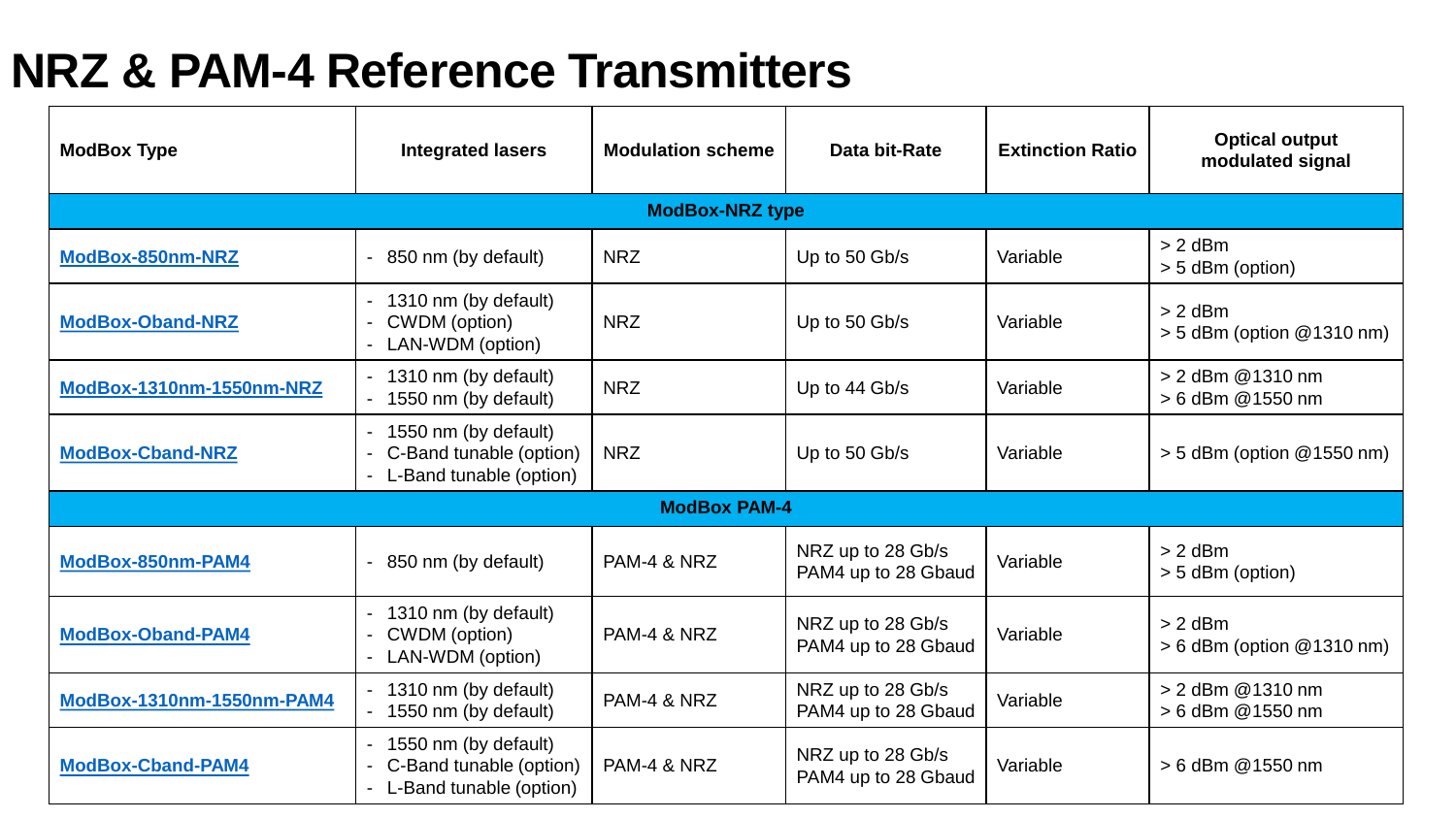![](_page_12_Picture_0.jpeg)

### •**VNA Reference Transmitters**

![](_page_12_Picture_2.jpeg)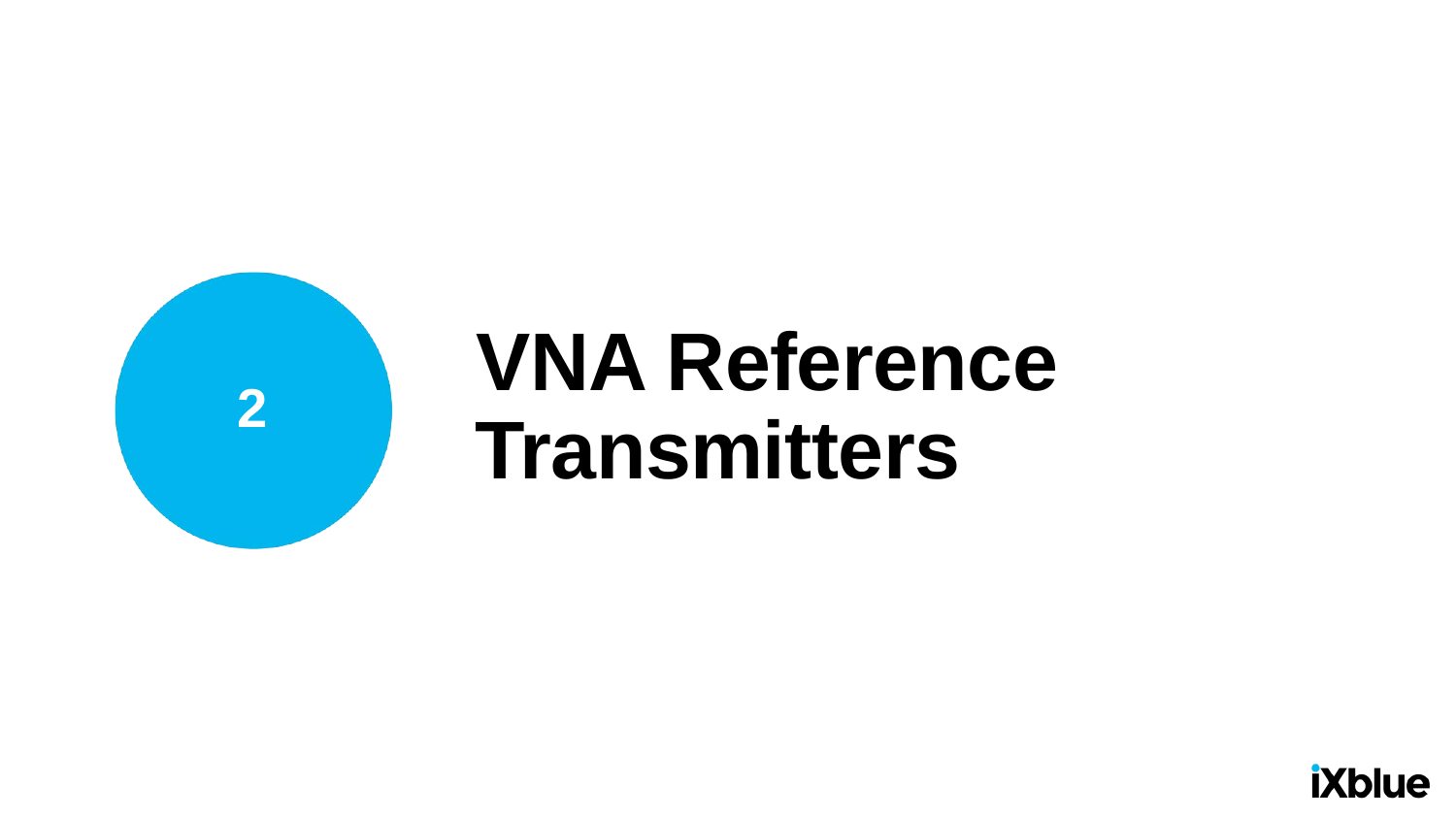#### **VNA Reference Transmitters**

![](_page_13_Picture_1.jpeg)

- Analog Modulation: 40GHz, 65GHz
- Bands: 850nm, O-Band, C&L-Bands

![](_page_13_Picture_5.jpeg)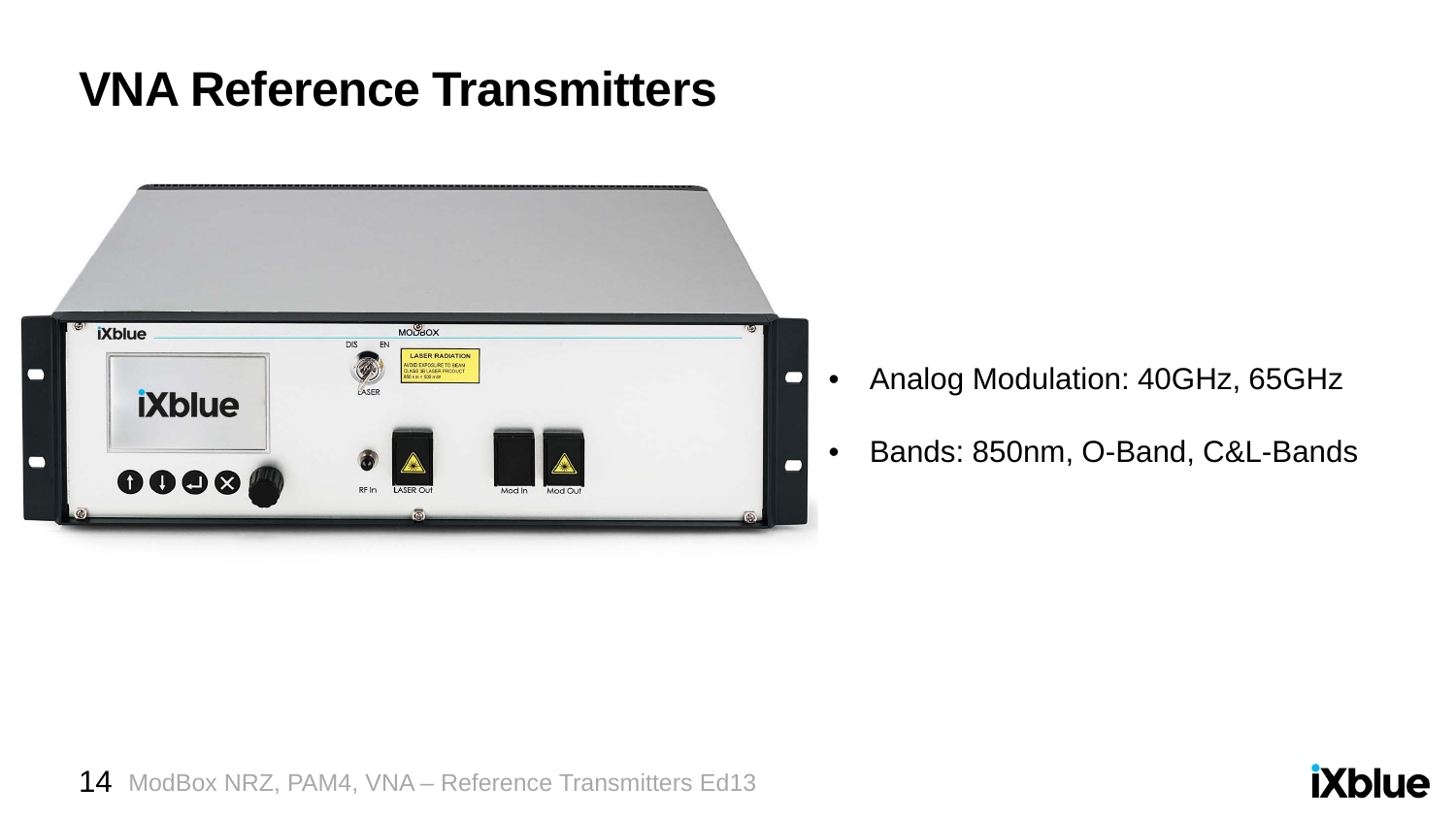![](_page_14_Figure_0.jpeg)

**Receiver test for upper cut-off frequency and [S] parameters**

15 ModBox NRZ, PAM4, VNA - Reference Transmitters Ed13

![](_page_14_Picture_3.jpeg)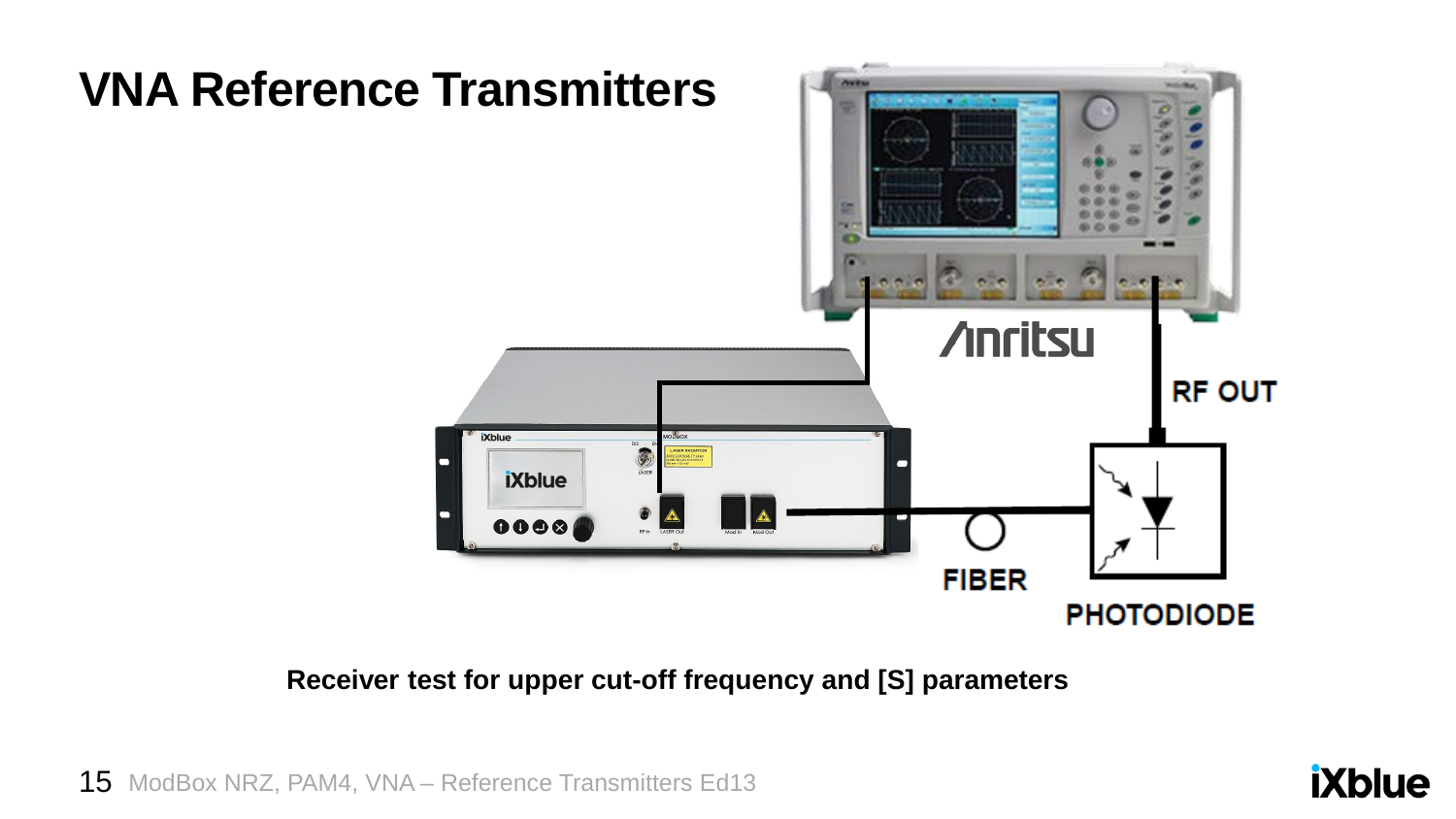![](_page_15_Picture_0.jpeg)

### •**VNA Reference Transmitters** Internal set-up

![](_page_15_Picture_2.jpeg)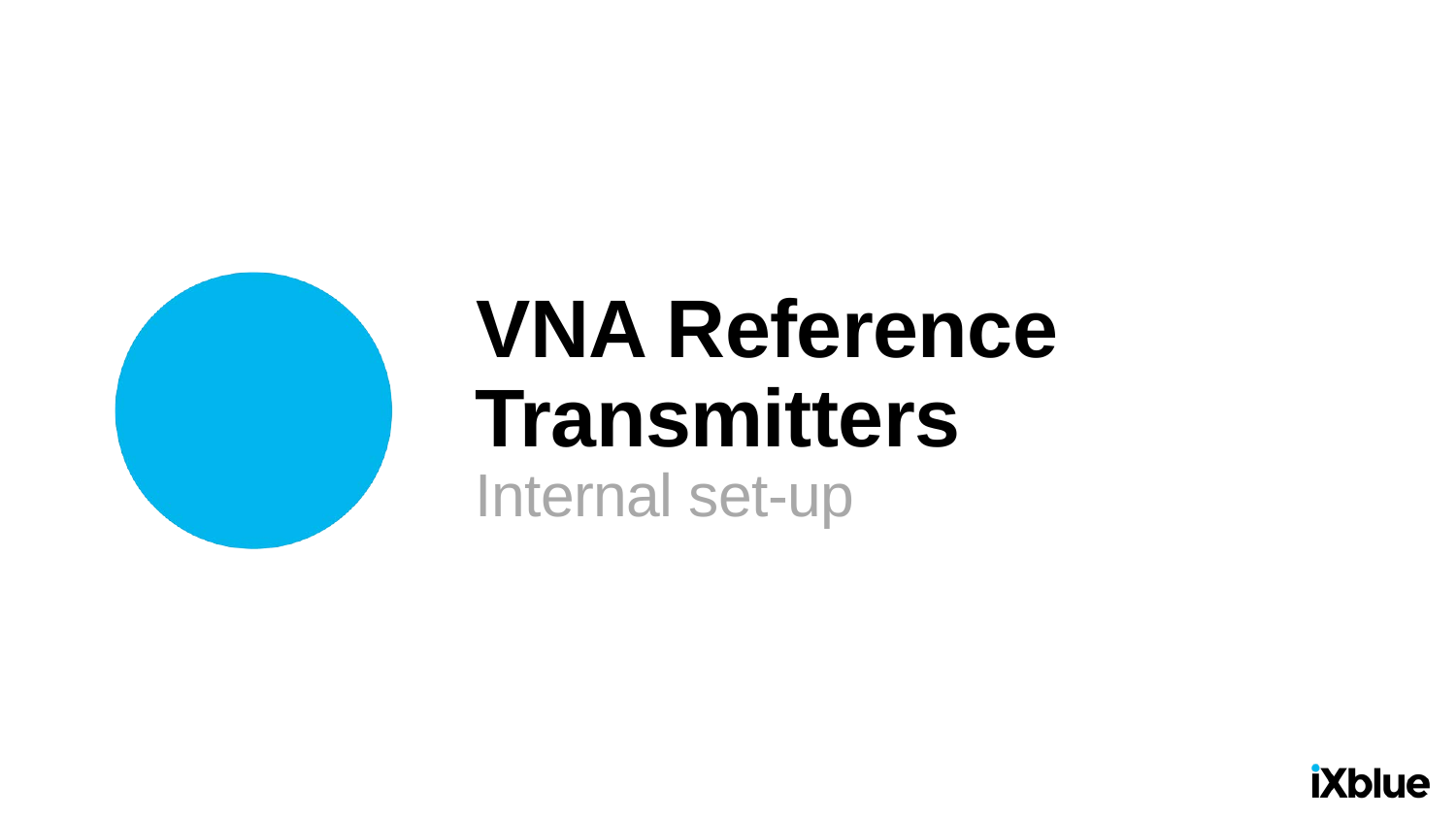#### **VNA Reference Transmitters – Internal set-up**

![](_page_16_Figure_1.jpeg)

- External modulation
- High bandwidth Modulator of 40GHz, 65GHz and beyond
- Low Noise Laser Embedded laser
- Tunable C, L Bands lasers

![](_page_16_Picture_7.jpeg)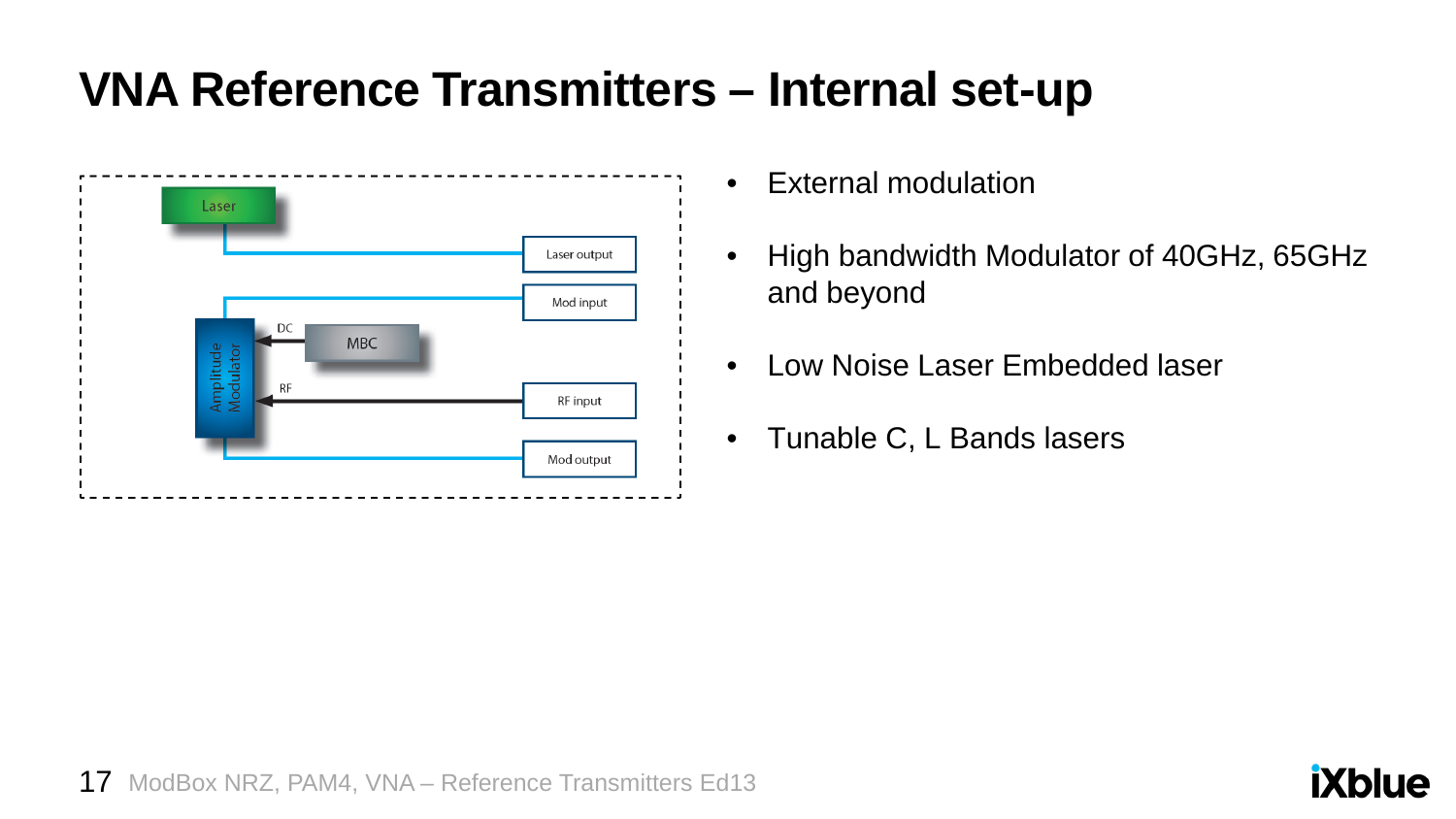![](_page_17_Picture_0.jpeg)

### •**VNA Reference Transmitters Comparison**

![](_page_17_Picture_2.jpeg)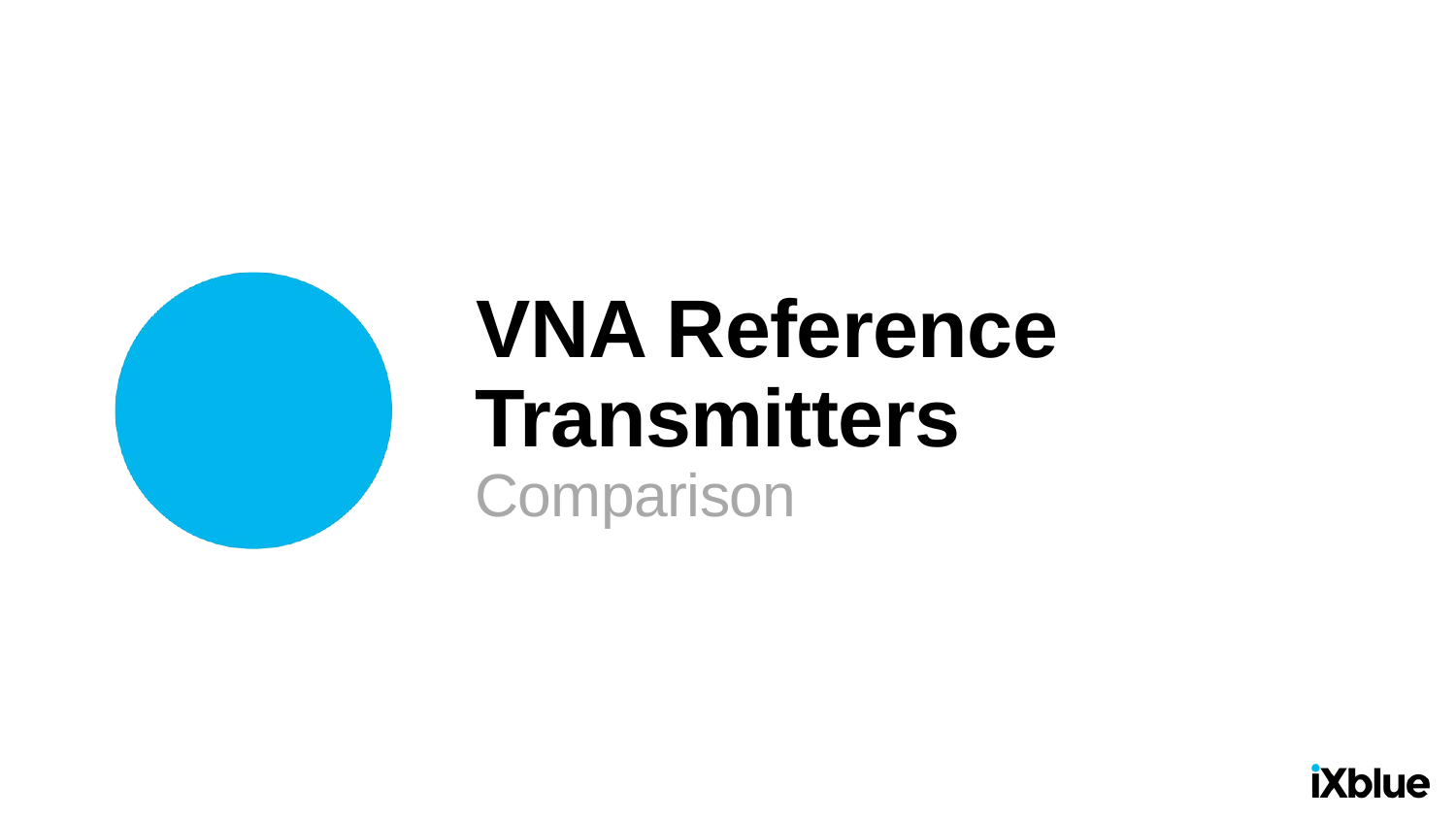#### **VNA Reference Transmitters**

| <b>ModBox Type</b>       | <b>Integrated lasers</b>                                                                                         | <b>Bandwidth</b> | <b>Optical output</b><br>modulated signal |  |  |  |  |
|--------------------------|------------------------------------------------------------------------------------------------------------------|------------------|-------------------------------------------|--|--|--|--|
| <b>ModBox-VNA type</b>   |                                                                                                                  |                  |                                           |  |  |  |  |
| ModBox-850nm-VNA         | 850 nm (by default)<br>$\sim$                                                                                    | 30 GHz           | $> 7$ dBm                                 |  |  |  |  |
| <b>ModBox-Oband-VNA</b>  | 1310 nm (by default)<br>$\overline{\phantom{a}}$                                                                 | 40 GHz, 65 GHz   | $> 7$ dBm                                 |  |  |  |  |
| ModBox-1310nm-1550nm-VNA | 1310 nm (by default)<br>$\sigma_{\rm{max}}$<br>1550 nm (by default)<br>$\overline{\phantom{0}}$                  | 40 GHz           | > 2 dBm @ 1310 nm<br>> 2 dBm @ 1550 nm    |  |  |  |  |
| <b>ModBox-Cband-VNA</b>  | 1550 nm (by default)<br>$\overline{\phantom{0}}$<br>C-Band tunable (option)<br>$\sim$<br>L-Band tunable (option) | 40 GHz, 65 GHz   | $> 7$ dBm (@1550 nm)                      |  |  |  |  |